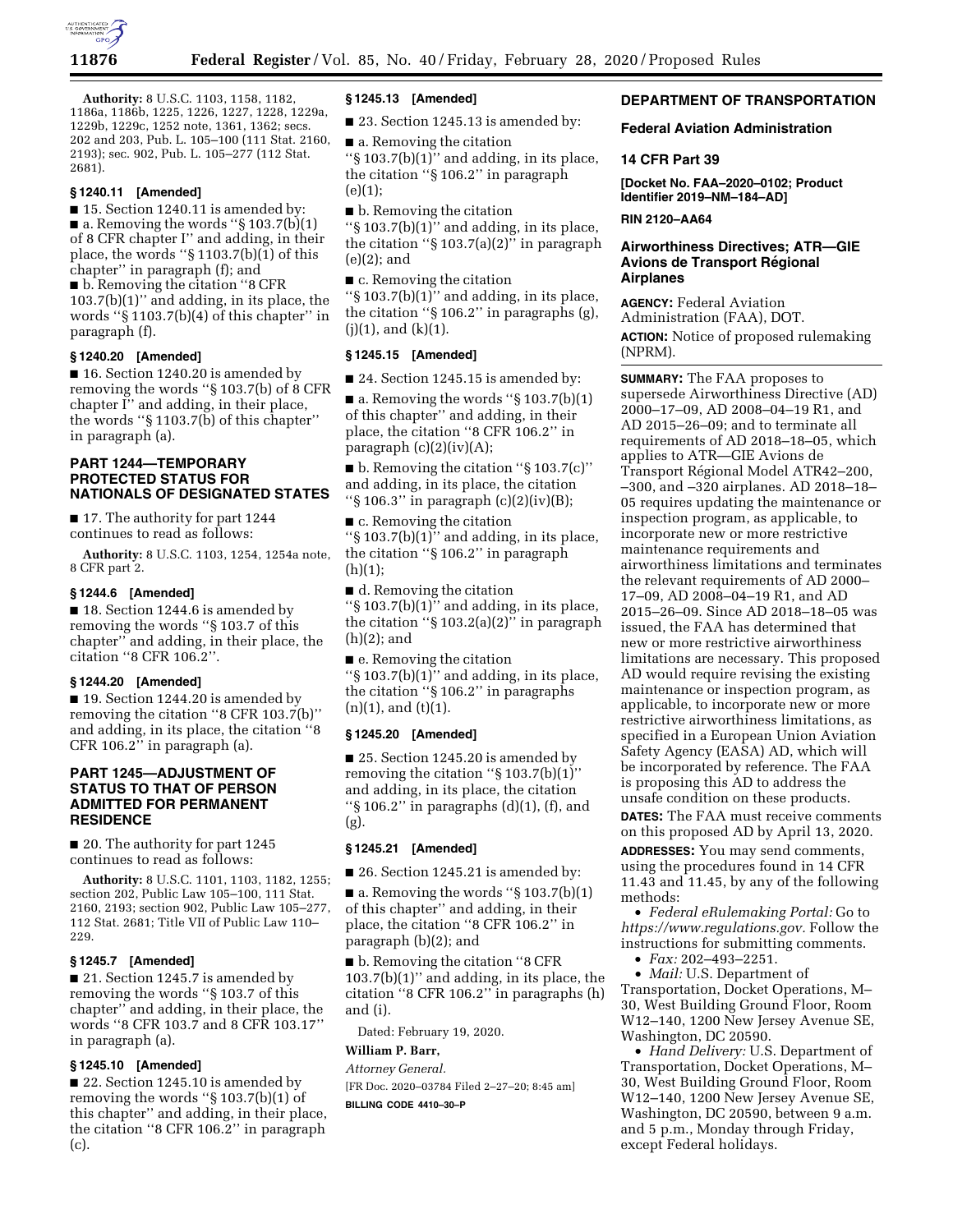For the material identified in this proposed AD that will be incorporated by reference (IBR), contact the EASA, Konrad-Adenauer-Ufer 3, 50668 Cologne, Germany; telephone +49 221 89990 1000; email *[ADs@easa.europa.eu;](mailto:ADs@easa.europa.eu)*  internet *[www.easa.europa.eu.](http://www.easa.europa.eu)* You may find this IBR material on the EASA website at *[https://ad.easa.europa.eu.](https://ad.easa.europa.eu)*  You may view this IBR material at the FAA, Transport Standards Branch, 2200 South 216th St., Des Moines, WA. For information on the availability of this material at the FAA, call 206–231–3195. It is also available in the AD docket on the internet at *[https://](https://www.regulations.gov)*

*[www.regulations.gov](https://www.regulations.gov)* by searching for and locating Docket No. FAA–2020– 0102.

# **Examining the AD Docket**

You may examine the AD docket on the internet at *[https://](https://www.regulations.gov) [www.regulations.gov](https://www.regulations.gov)* by searching for and locating Docket No. FAA–2020– 0102; or in person at Docket Operations between 9 a.m. and 5 p.m., Monday through Friday, except Federal holidays. The AD docket contains this NPRM, the regulatory evaluation, any comments received, and other information. The street address for Docket Operations is listed above. Comments will be available in the AD docket shortly after receipt.

#### **FOR FURTHER INFORMATION CONTACT:**

Shahram Daneshmandi, Aerospace Engineer, International Section, Transport Standards Branch, FAA, 2200 South 216th St., Des Moines, WA 98198; telephone and fax 206–231–3220; email *[shahram.daneshmandi@faa.gov.](mailto:shahram.daneshmandi@faa.gov)* 

### **SUPPLEMENTARY INFORMATION:**

#### **Comments Invited**

The FAA invites you to send any written relevant data, views, or arguments about this proposal. Send your comments to an address listed under the **ADDRESSES** section. Include ''Docket No. FAA–2020–0102; Product Identifier 2019–NM–184–AD'' at the beginning of your comments. The FAA specifically invites comments on the overall regulatory, economic, environmental, and energy aspects of this NPRM. The FAA will consider all comments received by the closing date and may amend this NPRM based on those comments.

The FAA will post all comments received, without change, to *[https://](https://www.regulations.gov) [www.regulations.gov,](https://www.regulations.gov)* including any personal information you provide. The FAA will also post a report summarizing each substantive verbal contact received about this NPRM.

### **Discussion**

The FAA issued AD 2018–18–05, Amendment 39–19384 (83 FR 44463, August 31, 2018) (''AD 2018–18–05''), which applies to ATR—GIE Avions de Transport Régional Model ATR42-200, –300, and –320 airplanes.

AD 2018–18–05 requires updating the maintenance or inspection program, as applicable, to incorporate new or more restrictive maintenance requirements and airworthiness limitations. The FAA issued AD 2018–18–05 to address reduced structural integrity of the airplane.

AD 2018–18–05 specifies that accomplishing the revision required by paragraph (g) of that AD terminates all requirements of AD 2000–17–09, Amendment 39–11883 (65 FR 53897, September 6, 2000); AD 2008–04–19 R1, Amendment 39–16069 (74 FR 56713, November 3, 2009) (''AD 2008–04–19 R1''); and AD 2015–26–09, Amendment 39–18357 (81 FR 1483, January 13, 2016) (''AD 2015–26–09''); for ATR— GIE Avions de Transport Régional Model ATR42–200, –300, and –320 airplanes only.

AD 2008–04–19 R1 also applies to ATR—GIE Avions de Transport Régional Model ATR42–500 airplanes and Model ATR72 airplanes. The actions required by AD 2018–20–14, Amendment 39–19448 (83 FR 52123, October 16, 2018) (''AD 2018–20–14'') terminate all requirements of AD 2008– 14–19 R1 for Model ATR42–500 airplanes. The actions required by AD 2019–13–04, Amendment 39–19677 (84 FR 35028, July 22, 2019) terminate all requirements of AD 2008–04–19 R1 for Model ATR72 airplanes.

AD 2015–26–09 also applies to ATR— GIE Avions de Transport Régional Model ATR42–500 airplanes. The actions required by AD 2018–20–14 terminate all requirements of AD 2015– 26–09 for Model ATR42–500 airplanes.

This AD therefore proposes to supersede AD 2000–17–09, AD 2008– 04–19 R1, and AD 2015–26–09; and to terminate all requirements of AD 2018– 18–05.

### **Actions Since AD 2018–18–05 Was Issued**

Since AD 2018–18–05 was issued, the FAA has determined that new or more restrictive airworthiness limitations are necessary.

The EASA, which is the Technical Agent for the Member States of the European Union, has issued EASA AD 2019–0256, dated October 17, 2019 (''EASA AD 2019–0256'') (also referred to as the Mandatory Continuing Airworthiness Information, or ''the

MCAI''), to correct an unsafe condition for all ATR—GIE Avions de Transport Régional Model ATR42–200, –300, and –320 airplanes. EASA AD 2019–0256 supersedes EASA AD 2017–0221R1 (which corresponds to FAA AD 2018– 18–05).

This proposed AD was prompted by a determination that new or more restrictive airworthiness limitations are necessary. The FAA is proposing this AD to address reduced structural integrity of the airplane. See the MCAI for additional background information.

## **Relationship Between Proposed AD and AD 2018–18–05**

This NPRM does not propose to supersede AD 2018–18–05. Rather, we have determined that it is more appropriate to address the changes in the MCAI by proposing to require revising the existing maintenance or inspection program, as applicable, to incorporate new or more restrictive airworthiness limitations. Accomplishment of the proposed actions would then terminate all of the requirements of AD 2018–18–05.

# **Related IBR Material Under 1 CFR Part 51**

EASA AD 2019–0256 describes new and more restrictive airworthiness limitations for airplane structure and systems.

This material is reasonably available because the interested parties have access to it through their normal course of business or by the means identified in the **ADDRESSES** section.

## **FAA's Determination and Requirements of This Proposed AD**

This product has been approved by the aviation authority of another country, and is approved for operation in the United States. Pursuant to a bilateral agreement with the State of Design Authority, the FAA has been notified of the unsafe condition described in the MCAI referenced above. The FAA is proposing this AD because the agency evaluated all pertinent information and determined an unsafe condition exists and is likely to exist or develop on other products of the same type design.

### **Proposed AD Requirements**

This proposed AD would require revising the existing maintenance or inspection program, as applicable, to incorporate new or more restrictive airworthiness limitations, which are specified in EASA AD 2019–0256 described previously, as incorporated by reference. Any differences with EASA AD 2019–0256 are identified as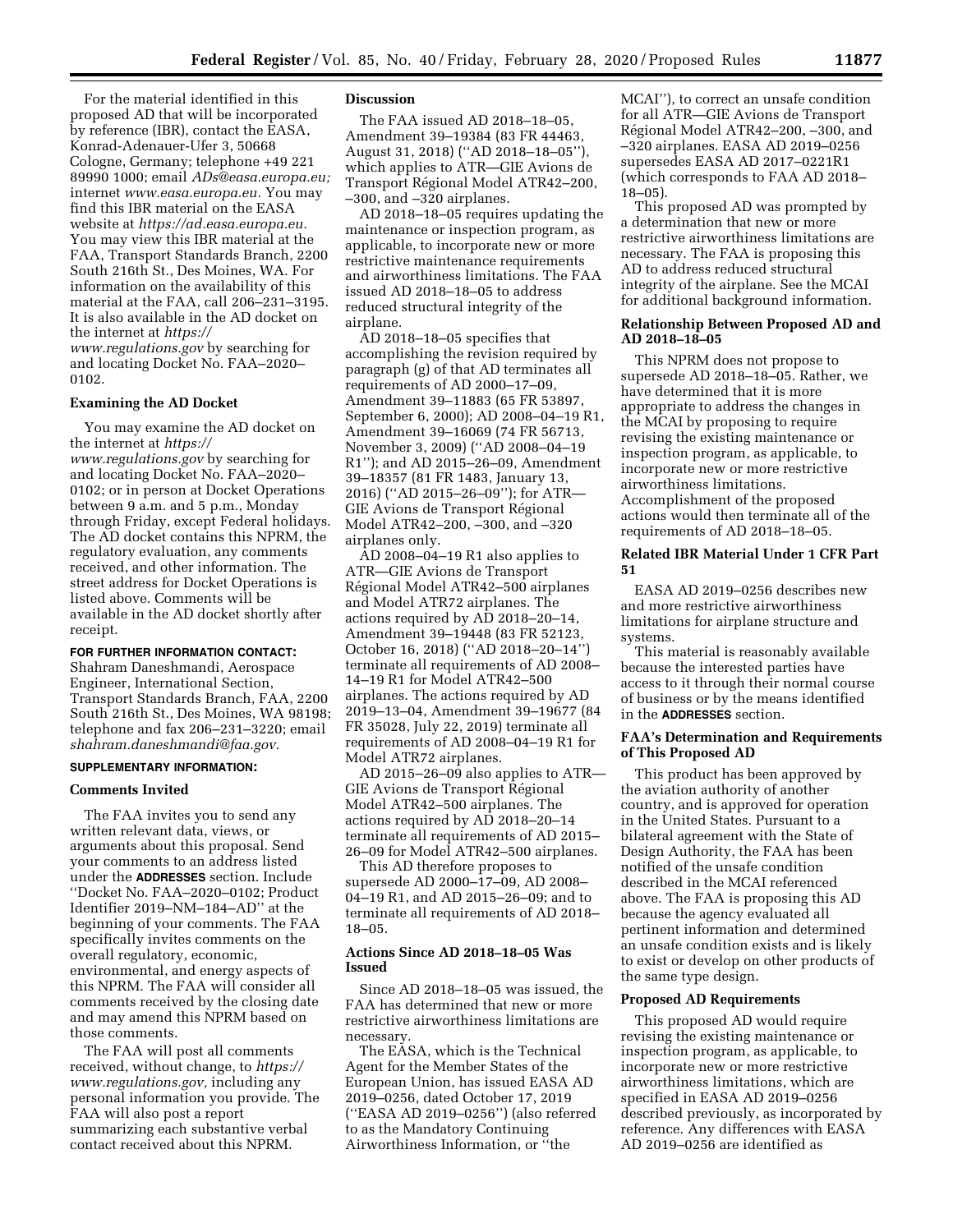exceptions in the regulatory text of this AD.

This proposed AD would require revisions to certain operator maintenance documents to include new actions (*e.g.,* inspections). Compliance with these actions is required by 14 CFR 91.403(c). For airplanes that have been previously modified, altered, or repaired in the areas addressed by this proposed AD, the operator may not be able to accomplish the actions described in the revisions. In this situation, to comply with 14 CFR 91.403(c), the operator must request approval for an alternative method of compliance according to paragraph (k)(1) of this proposed AD.

## **Explanation of Required Compliance Information**

In the FAA's ongoing efforts to improve the efficiency of the AD process, the FAA initially worked with Airbus and EASA to develop a process to use certain EASA ADs as the primary source of information for compliance with requirements for corresponding FAA ADs. The FAA has since coordinated with other manufacturers and civil aviation authorities (CAAs) to use this process. As a result, EASA AD 2019–0256 will be incorporated by reference in the FAA final rule. This proposed AD would, therefore, require compliance with EASA AD 2019–0256 in its entirety, through that incorporation, except for any differences identified as exceptions in the regulatory text of this proposed AD. Using common terms that are the same as the heading of a particular section in the EASA AD does not mean that operators need comply only with that section. For example, where the AD requirement refers to ''all required actions and compliance times,'' compliance with this AD requirement is not limited to the section titled ''Required Action(s) and Compliance Time(s)'' in the EASA AD.

Service information specified in EASA AD 2019–0256 that is required for compliance with EASA AD 2019–0256 will be available on the internet at *<https://www.regulations.gov>* by searching for and locating Docket No. FAA–2020–0102 after the FAA final rule is published.

## **Airworthiness Limitation ADs Using the New Process**

The FAA's new process, which uses MCAI ADs as the primary source of information for compliance with corresponding FAA ADs, has been limited to certain MCAI ADs (primarily those with service bulletins as the primary source of information for accomplishing the actions required by

the FAA AD). However, the FAA is now expanding the process to include MCAI ADs that specify the incorporation of airworthiness limitation documents.

The previous format of the airworthiness limitation ADs included a paragraph that specified that no alternative actions (*e.g.,* inspections), intervals, or critical design configuration control limitations (CDCCLs) may be used unless the actions, intervals, and CDCCLs are approved as an alternative method of compliance (AMOC) in accordance with the procedures specified in the AMOCs paragraph under ''Other FAA Provisions.'' This new format includes a ''New Provisions for Alternative Actions, Intervals, and CDCCLs'' paragraph that does not specifically refer to AMOCs, but operators may still request an AMOC to use an alternative action, interval, or CDCCL.

## **Costs of Compliance**

The FAA estimates that this proposed AD affects 33 airplanes of U.S. registry. The FAA estimates the following costs to comply with this proposed AD:

The FAA estimates the total cost per operator for the retained actions from AD 2018–18–05 to be \$7,650 (90 workhours  $\times$  \$85 per work-hour).

The FAA has determined that revising the maintenance or inspection program takes an average of 90 work-hours per operator, although the agency recognizes that this number may vary from operator to operator. In the past, the agency has estimated that this action takes 1 work-hour per airplane. Since operators incorporate maintenance or inspection program changes for their affected fleet(s), the FAA has determined that a per-operator estimate is more accurate than a per-airplane estimate.

The FAA estimates the total cost per operator for the new proposed actions to be \$7,650 (90 work-hours × \$85 per work-hour).

# **Authority for This Rulemaking**

Title 49 of the United States Code specifies the FAA's authority to issue rules on aviation safety. Subtitle I, section 106, describes the authority of the FAA Administrator. Subtitle VII: Aviation Programs, describes in more detail the scope of the Agency's authority.

The FAA is issuing this rulemaking under the authority described in Subtitle VII, Part A, Subpart III, Section 44701: ''General requirements.'' Under that section, Congress charges the FAA with promoting safe flight of civil aircraft in air commerce by prescribing regulations for practices, methods, and

procedures the Administrator finds necessary for safety in air commerce. This regulation is within the scope of that authority because it addresses an unsafe condition that is likely to exist or develop on products identified in this rulemaking action.

#### **Regulatory Findings**

The FAA has determined that this proposed AD would not have federalism implications under Executive Order 13132. This proposed AD would not have a substantial direct effect on the States, on the relationship between the national Government and the States, or on the distribution of power and responsibilities among the various levels of government.

For the reasons discussed above, I certify this proposed regulation:

(1) Is not a ''significant regulatory action'' under Executive Order 12866,

(2) Will not affect intrastate aviation in Alaska, and

(3) Will not have a significant economic impact, positive or negative, on a substantial number of small entities under the criteria of the Regulatory Flexibility Act.

#### **List of Subjects in 14 CFR Part 39**

Air transportation, Aircraft, Aviation safety, Incorporation by reference, Safety.

#### **The Proposed Amendment**

Accordingly, under the authority delegated to me by the Administrator, the FAA proposes to amend 14 CFR part 39 as follows:

# **PART 39—AIRWORTHINESS DIRECTIVES**

■ 1. The authority citation for part 39 continues to read as follows:

**Authority:** 49 U.S.C. 106(g), 40113, 44701.

## **§ 39.13 [Amended]**

■ 2. The FAA amends § 39.13 by removing Airworthiness Directive (AD) 2000–17–09, Amendment 39–11883 (65 FR 53897, September 6, 2000); AD 2008–04–19 R1, Amendment 39–16069 (74 FR 56713, November 3, 2009); and AD 2015–26–09, Amendment 39–18357 (81 FR 1483, January 13, 2016); and adding the following new AD:

**ATR-GIE Avions de Transport Régional:** Docket No. FAA-2020-0102; Product Identifier 2019–NM–184–AD.

#### **(a) Comments Due Date**

The FAA must receive comments by April 13, 2020.

#### **(b) Affected ADs**

(1) This AD replaces the ADs identified in paragraphs  $(b)(1)(i)$  through (iii) of this AD.